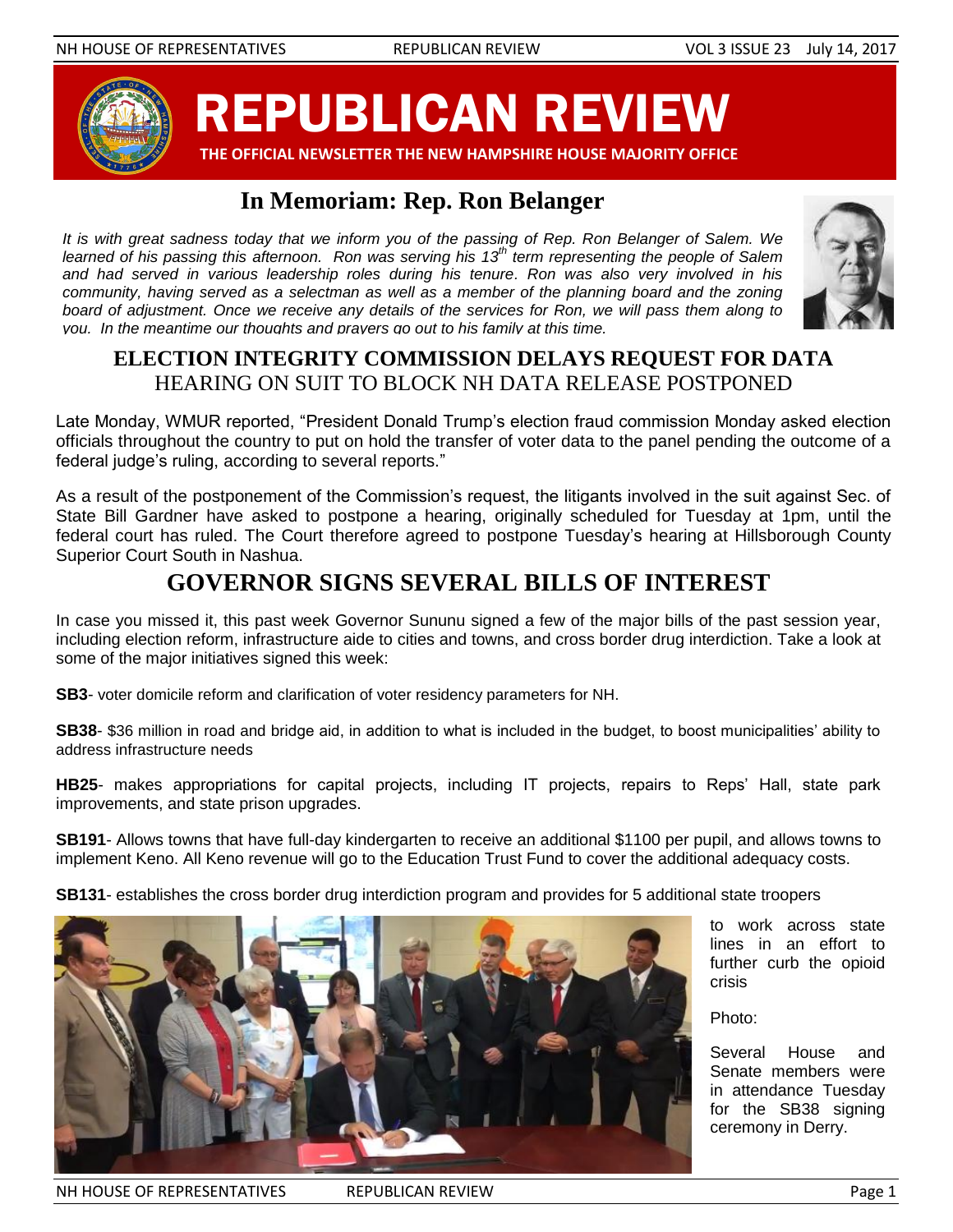NOTE: The House Calendar will be published on a biweekly basis during the summer months. There is no House Calendar this week.

### **KENOGARTEN: Frequently Asked Questions**

Senate Bill 191 was signed into law in Wednesday. We thought it might be helpful to provide answers to some frequently asked questions about the bill. We hope you find this helpful talking with constituents and voters this summer.

### **Does my town have to implement full day kindergarten?**

No. it is not mandated. Each town will make their own decision on whether or not to have full day kindergarten. Some towns, like Concord, have already voted this year to not implement full day kindergarten.

### **Does my town have to implement Keno?**

No. Like full day kindergarten, Keno has to be approved by the town.

In a town, the question shall be placed on a warrant of an annual town meeting and shall be voted on a ballot. In a city, the legislative body may vote to place the question on the official ballot for any regular municipal election, or, in the alternative, shall place the question on the official ballot for any regular municipal election upon submission to the legislative body of a petition signed by 5 percent of the registered voters. The selectmen, alderman, or city council are also required to hold a public meeting before the question is voted on.

### **If my town has full day kindergarten, do we have to implement Keno?**

No. Having Keno in your town does not require you to have full day kindergarten, nor does having full day kindergarten require you to have Keno. Like other lottery money, the money from Keno will be sent to the Education Trust Fund, then will be dispersed to the towns that have full day kindergarten starting in FY20.

#### **How much money does my town get?**

Towns that implement full day kindergarten will receive \$1100 per student in FY19 in addition to their current adequacy funds. This grant will be for both public schools and public charter schools. In the first year that a school district starts full-day kindergarten, the superintendent will certify at the beginning of the school year the enrollment in full-day kindergarten, and will be provided the grant. In subsequent years average daily membership (ADM), which is the current way we fund K-12 for public schools, will be used to determine the grant amount.

### **What happens if Keno revenues are lower than expected?**

In FY20, full day kindergarten will be funded at full adequacy. If Keno revenue falls short of providing for full adequacy payments then the grant to the school districts shall be prorated proportionally. The prorated portion shall not be less than \$1100.

### **What if a parent doesn't want to send their child to full day kindergarten?**

A provision of SB191 gives parents the choice of sending their child to full day kindergarten or half day. A school district or chartered public school that operates an approved full-day kindergarten program for which it receives funding under this section shall permit a pupil to attend kindergarten for a half-day.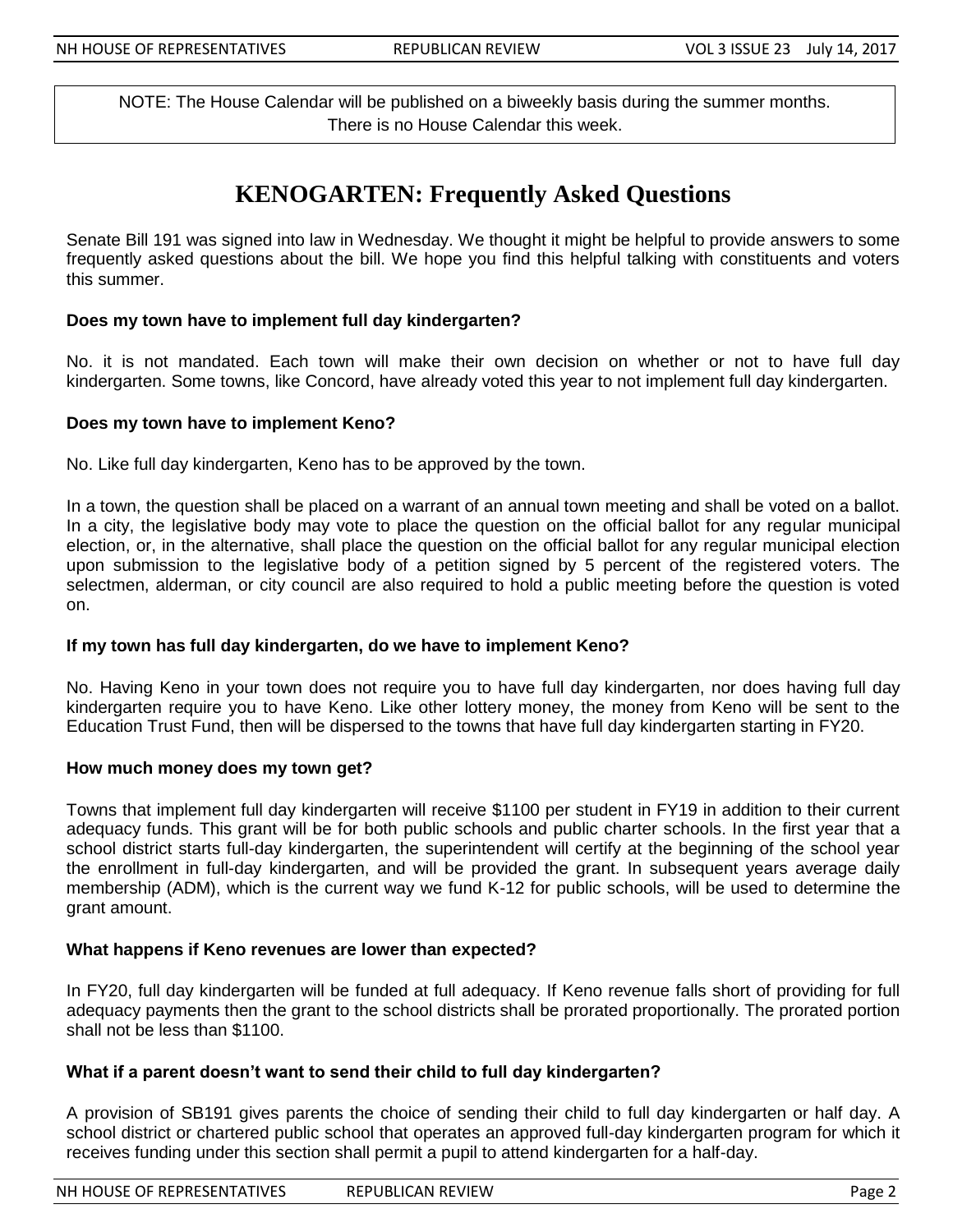NH HOUSE OF REPRESENTATIVES THE REPUBLICAN REVIEW THE VOL 3 ISSUE 23 July 14, 2017

## **CONCORD SPECIAL ON TUESDAY!**

Michael Feeley is a U.S. Army veteran running for State Representative in Concord's Ward 9. He is working tremendously hard to turn this district Republican, and needs our help in the final days before the special election on July 18th.

Join the [New Hampshire](https://www.facebook.com/nhrepublicanparty/?fref=mentions)  [Republican State Committee](https://www.facebook.com/nhrepublicanparty/?fref=mentions) on Saturday July 15th at 10:00am to help canvas for [Mike Feeley](https://www.facebook.com/mikef38?fref=mentions) for State Representative. For more details or other opportunities to get involved please call the NHGOP at (603) 225-9341.

Visit: [http://nh.gop/special-election](http://nh.gop/special-election-volunteering/)[volunteering/](http://nh.gop/special-election-volunteering/)



Photo:

Governor Chris Sununu and NHGOP Chair Jeanie Forrester joined Republican candidate Michael Feeley, Concord Ward 9, for a meet and greet with voters on Tuesday night.

## **2016 Drug Deaths Reach New Record**

With all pending cases now having been resolved, the Office of Chief Medical Examiner issued a report showing that 486 individuals lost their lives to a drug overdose in **2016**. This is up from 439 in 2015, and a dramatic rise from the 163 deaths in 2012.

Fentanyl, a powerful synthetic opioid that is 50 to 100 times more potent than morphine, continues to be the most prevalent cause of overdose deaths.

Carfentanil, an analogue of fentanyl, is 100 times more potent than fentanyl and is responsible for 10 deaths so far in **2017**.

| <b>OPIATES/OPIOIDS</b>                        | # OF DEATHS |
|-----------------------------------------------|-------------|
| Fentanyl (no other drugs)                     | 204         |
|                                               |             |
| Fentanyl and Other Drugs (excluding heroin)   | 127         |
| Heroin (no other drugs)                       | 3           |
|                                               |             |
| Heroin and Other Drugs (excluding fentanyl)   | 5           |
| <b>Heroin and Fentanyl</b>                    | 21          |
| Unknown Opioids                               | 2           |
| Other Opiates/Opioids                         | 64          |
| <b>Total Deaths Caused By Opiates/Opioids</b> | 426         |
|                                               |             |
| Other drugs                                   | 60          |
| <b>Total Drug Deaths</b>                      | 486         |
|                                               |             |

# **Special Election Round-Up**

### **Up Next:**

Merrimack Dist 18 (Concord W 9) Election Day: July 18, 2017 Republican Nominee: Michael Feeley

Grafton Dist 9 (Alexandria, Ashland, Bridgewater, Bristol, Grafton) Primary: July 18, 2017 Election Day: September 5 Republicans Filing: Paul H. Simard, Vincent Paul Migliore, Timothy F. Sweetsir

Belknap Dist 9 (Laconia, Belmont) Election Day: September 12, 2017. Republican Nominee: Steven R. Whalley

Rockingham Dist 4 (Auburn, Chester, Sandown) Primary: August 8, 2017 Election Day: September 26, 2017 Republicans Filing: James E. Devine, James F. Headd, Anthony S. Rossignol

Hillsborough Dist 15 (Manchester W-8) Primary: September 19, 2017 Election Day: November 7, 2017 Republicans Filing: Andy Parent & Albert E. MacArthur Jr.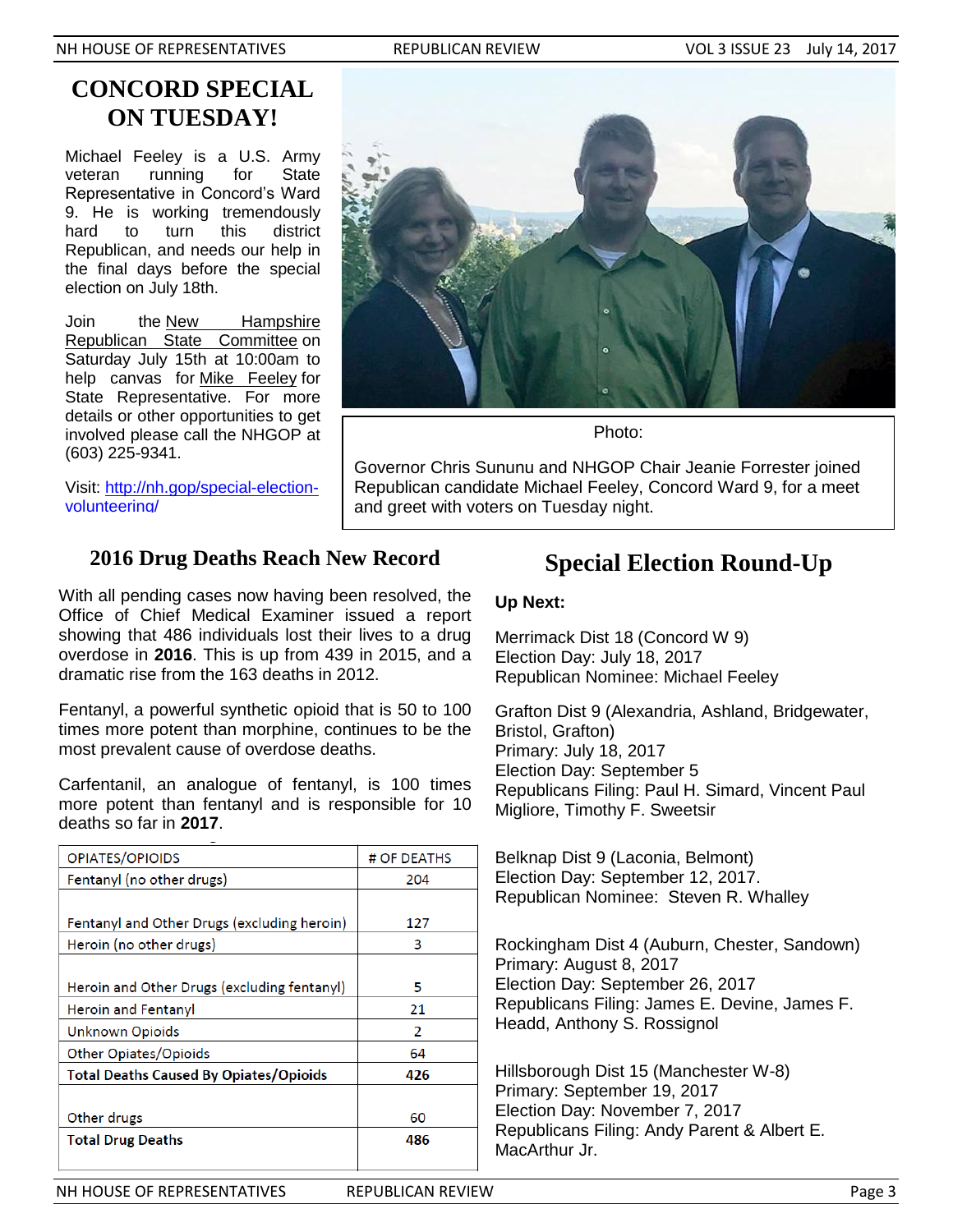## **House Counsel: Constitution Requires 2/3 Vote for Special Session**

**On Tuesday, Speaker Jasper sent the following message to members of the House:**

**As you know there is an effort by some members to fulfil the requirements of RSA 16:2, for the General Court to call a special session.** 

*16:2 Petition. – There shall be filed with the secretary of state a petition for the calling of a special session of the general court which petition shall be signed by not less than 50 members of the house of representatives, not more than 10 of whom shall reside in the same county, and signed by not less than 8 members of the senate. Said petition shall state the reason or reasons why the public welfare requires a special session of the general court.*

**If those requirements are met, the Secretary of State is required to send ballots to members.**

*16:3 Notice. – Upon receiving such petition, the secretary of state shall forthwith mail a copy thereof to each member of the general court together with a ballot upon which shall be stated the following question: "Are you of the opinion that the general court should meet in special session?''*

**There appeared to be a conflict between RSA 16:4 and Part II, Article 15 of the State Constitution. The statute states that a majority vote of members was needed for a special session to be called, while the Constitution states that a 2/3 majority is required.**

*16:4 Vote Required. – If within 10 days after the date of the mailing of said ballot by the secretary of state a majority of the members of the house and a majority of the members of the senate shall return said ballot marked in the affirmative, the general court shall be called in special session.*

*[Art.] 15. [Compensation of the Legislature.] The presiding officers of both houses of the legislature, shall severally receive out of the state treasury as compensation in full for their services for the term elected the sum of \$250, and all other members thereof, seasonably attending and not departing without license, the sum of \$200 and each member shall receive mileage for actual daily attendance on legislative days, but not after the legislature shall have been in session for 45 legislative days or after the first day of July following the annual assembly of the legislature, whichever occurs first; provided, however, that, when a special session shall be called by the governor or by a 2/3 vote of the then qualified members of each branch of the general court, such officers and members shall receive for attendance an additional compensation of \$3 per day for a period not exceeding 15 days and the usual mileage. Nothing herein shall prevent the payment of additional mileage to members attending committee meetings or on other legislative business on nonlegislative days.*

### **House Counsel Charles G. Douglas, III was asked to provide an opinion on the matter. The full opinion is [attached.](http://nhhousegop.com/wp-content/uploads/2017/07/RSA16-Part-II-Article-15-Opinion-.pdf) He states the following:**

"… the constitutional requirement of two-thirds of the qualified members of each branch may not be contradicted by statute. The Court has made repeatedly clear that a statute that conflicts with the Constitution is unconstitutional.

Obviously, the procedures of RSA16 may be followed, but the constitutional requirement of two-thirds must also be met."

**This opinion makes it clear that if the required signatures are obtained for the petition, a majority vote of 2/3 of qualified members would be required to call a special session. With 392 members of the House currently qualified, 262 votes would be required.**

**I hope this answers any question you had about the petition and balloting procedure.**